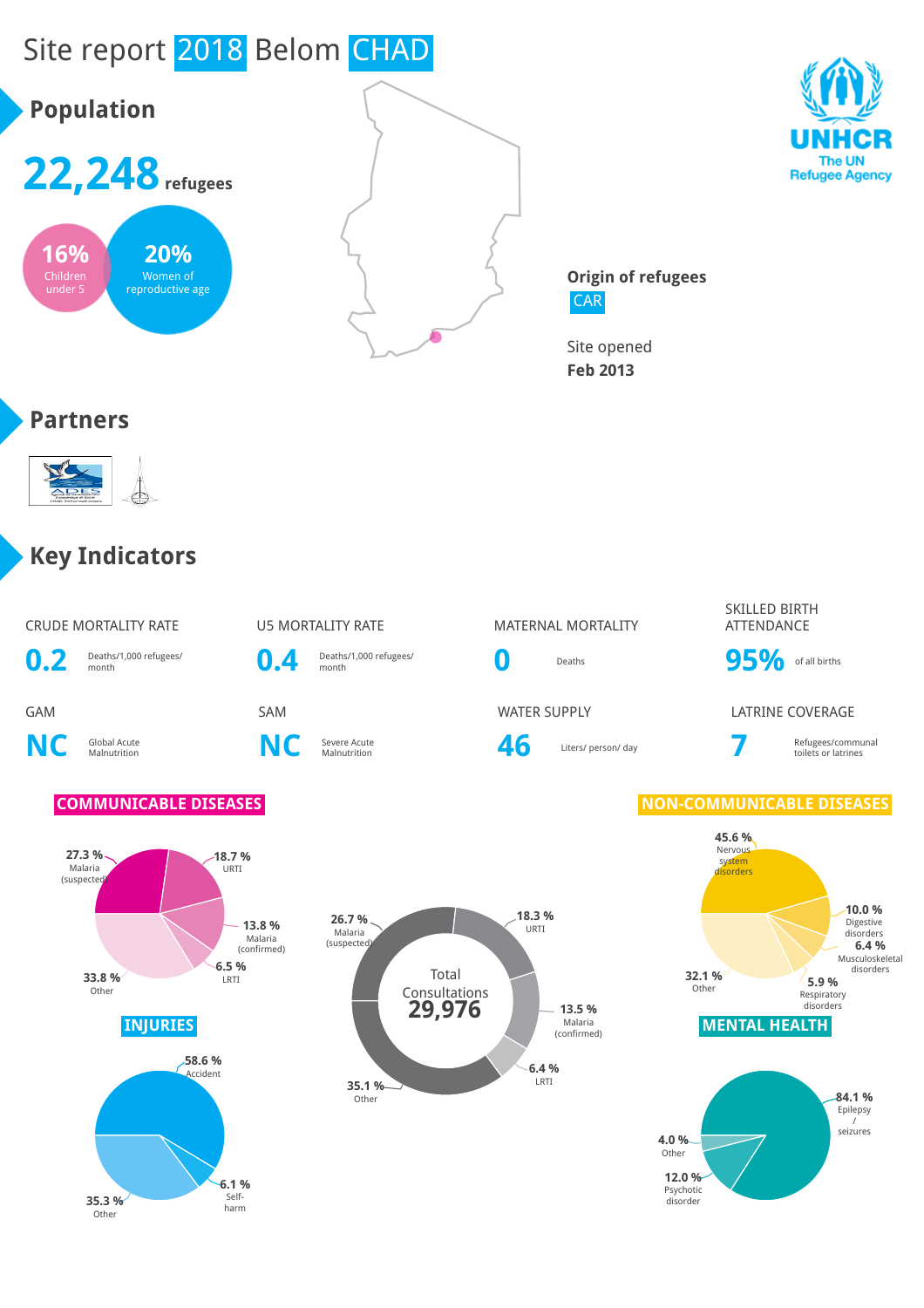## **Public Health**

| <b>HEALTH STAFFING</b>                                      | <b>INDICATOR</b> | <b>STANDARD</b> |                            | <b>MORBIDITY</b>                                 | <b>INDICATOR</b>     | <b>STANDARD</b> |   |   |
|-------------------------------------------------------------|------------------|-----------------|----------------------------|--------------------------------------------------|----------------------|-----------------|---|---|
| Number of medical doctors                                   |                  | 1: 50,000       | ◙                          | Incidence of malaria among children under        | 63                   |                 |   |   |
| Number of qualified nurses                                  | 3                | 1:10,000        | $\bullet$                  | Incidence of watery diarrhoea among              | 10                   |                 |   |   |
| Number of community health workers                          | 8                | 1: 1,000        | $\boldsymbol{\Omega}$      | children under 5                                 |                      |                 |   |   |
| <b>ACCESS AND UTILIZATION</b>                               | <b>INDICATOR</b> | <b>STANDARD</b> |                            | Incidence of pneumonia among children<br>under 5 | 27                   |                 |   |   |
| Consultations per trained clinician per day                 | 49               | < 50            | ◙                          | Incidence of pneumonia among over 5              | $\overline{7}$       |                 |   |   |
| Health utilisation rate (new visits / refugee /             | 1.2              | $1 - 4$         | $\bullet$                  | Tuberculosis success rate                        | 100%                 | < 90%           | ◙ |   |
| year)<br>Proportion of host population consultations        | 33%              |                 |                            | Were any MDR/X-TB cases diagnosed among<br>PoCs? | <b>No</b>            | <b>No</b>       | ☺ |   |
| <b>MORTALITY</b>                                            | <b>INDICATOR</b> | <b>STANDARD</b> |                            | <b>VACCINATION</b>                               | <b>INDICATOR</b>     | <b>STANDARD</b> |   |   |
| <b>Crude Mortality Rate</b><br>(CMR) (/1000/month)          | 0.2              | < 0.75          | $\bullet$                  | Full vaccination coverage                        | 89%                  | < 95%           |   |   |
| <b>Under-five Mortality Rate</b><br>(U5MR) (/1000/month)    | 0.4              | $< 1.5$         | $\bm{\bm\omega}$           | Measles vaccination coverage                     | <b>Not collected</b> |                 |   |   |
| <b>Infant Mortality Rate</b><br>(IMR) (/1000 livebirths)    | 5.4              | < 30            | $\boldsymbol{\mathcal{C}}$ | Source of vaccination data                       | <b>HIS</b>           |                 |   |   |
| <b>Neonatal Mortality Rate</b><br>(NNMR) (/1000 livebirths) | 5                | < 20            | $\bullet$                  | IN-PATIENT DEPARTMENT (IPD)                      | <b>INDICATOR</b>     | <b>STANDARD</b> |   |   |
| <b>OUTBREAK ALERT AND RESPONSE</b>                          | <b>INDICATOR</b> | <b>STANDARD</b> |                            | Average length of stay (days)                    | 1.2                  |                 |   |   |
| Proportion of outbreaks investigated within 48<br>hours     |                  | 100%            |                            | Case fatality rate                               | 0.0                  |                 |   |   |
| Number of outbreaks reported                                | $\bf{0}$         |                 |                            | Hospitalisation rate                             | 121.9                | $50 - 150$      |   | Ø |

# **Reproductive Health**

| <b>ANTENATAL CARE</b>                                                                     | <b>INDICATOR</b> | <b>STANDARD</b> |   | <b>FAMILY PLANNING</b>                                                      | <b>INDICATOR</b> | <b>STANDARD</b> |                       |
|-------------------------------------------------------------------------------------------|------------------|-----------------|---|-----------------------------------------------------------------------------|------------------|-----------------|-----------------------|
| Antenatal care coverage                                                                   | 94%              | > 90%           |   | Contraceptive prevalence rate                                               | 95%              | $\geq 30\%$     |                       |
| Coverage of antenatal tetanus vaccination                                                 | 95%              | > 95%           | А | Source of contraceptive prevalence data                                     | <b>HIS</b>       |                 |                       |
| <b>DELIVERY CARE</b>                                                                      | <b>INDICATOR</b> | <b>STANDARD</b> |   | SEXUAL AND GENDER-BASED VIOLENCE (SGBV)                                     | <b>INDICATOR</b> | <b>STANDARD</b> |                       |
| Proportion of births attended by skilled<br>personnel                                     | 95%              | $\geq 90\%$     | ✓ | Total number of reported rapes                                              | 6                |                 |                       |
| Proportion of births conducted by caesarean<br>section                                    | 3%               | $5 - 15%$       | ☎ | Proportion of eligible rape survivors provided<br>with PEP within 72 hours  | 160%             | 100%            |                       |
| Proportion of newborn infants with low birth<br>weight (<2500 gs) (weighed within 72 hrs) | 4%               | < 15%           |   | Proportion of eligible rape survivors provided<br>with ECP within 120 hours | 50%              | 100%            | $\boldsymbol{\Omega}$ |
| Proportion of teenage pregnancies                                                         | 9%               |                 |   | SEXUALLY TRANSMITTED INFECTIONS (STIS)                                      | <b>INDICATOR</b> | <b>STANDARD</b> |                       |
| Still birth rate (/1000 total births / month)                                             | 3                |                 |   | Number of genital ulcer diseases                                            | 46               |                 |                       |
| Number of maternal deaths                                                                 | $\mathbf 0$      |                 |   | Number of Pelvic Inflammatory diseases                                      | 50               |                 |                       |
| Proportion of maternal deaths investigated<br>within 48 hours                             |                  | 100%            |   |                                                                             |                  |                 |                       |